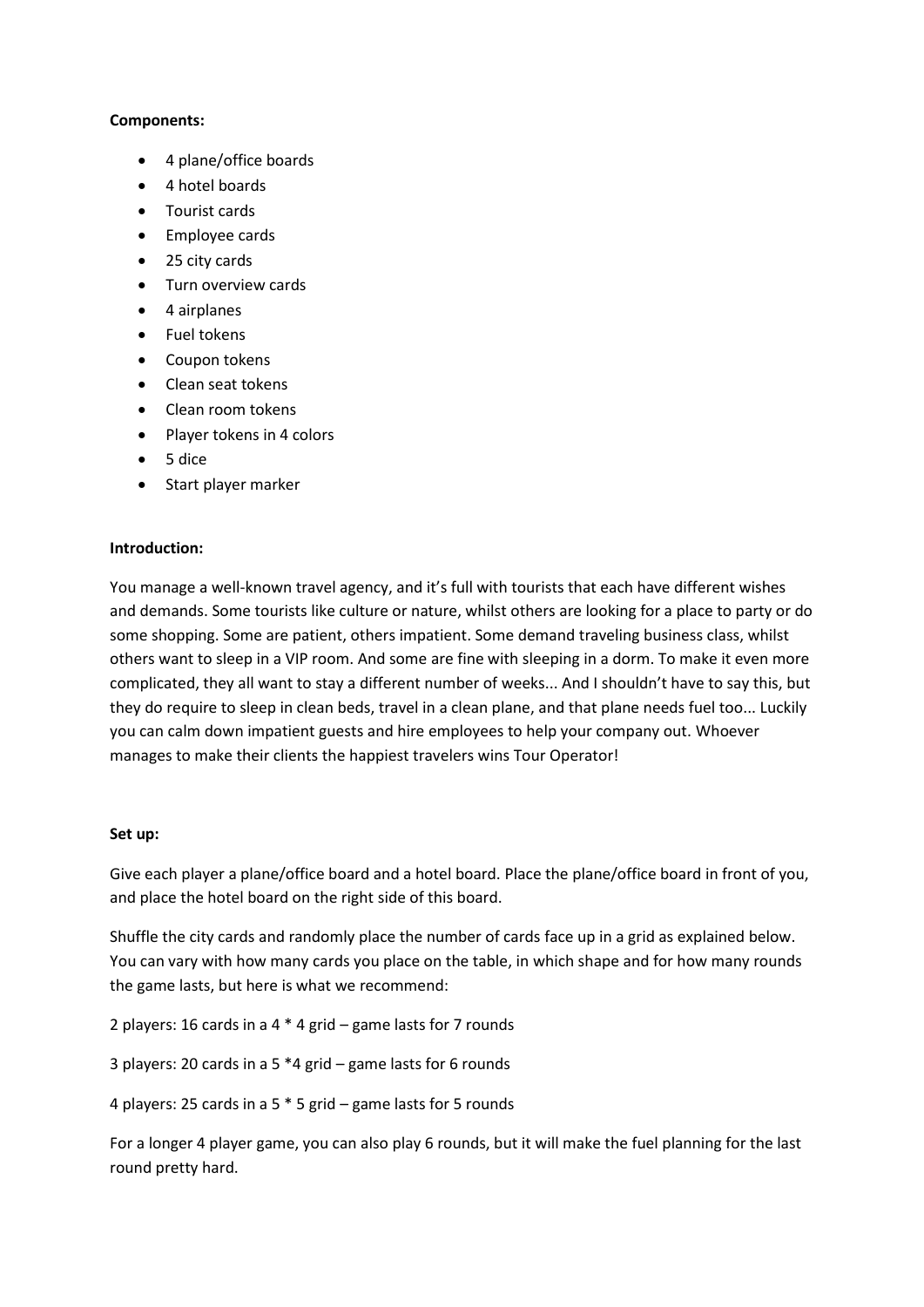Return any unused city cards to the box.

Every player places a clean seat token on their 3 airplane seats and a clean room token on their 4 hotel rooms. They also place 2 fuel tokens and 2 coupon tokens in their resources space.

These clean seat, clean room, fuel and coupon tokens are called resources. Place all remaining resources in an easy to reach place.

Shuffle the tourist deck and place it face down next to the city cards. Do the same thing with the employee cards.

Discarded tourists and employees will form two discard piles. If the draw pile of one of these decks runs out, shuffle the discard deck and make a new draw pile.

All players choose a color and place the airplane in their color below one of the four sides of the grid. They will start their journey from this baseline. This will be further explained in the fourth phase.

All players also take all markers in their color, however we recommend to also take two markers of another color. They place these two markers on the '00' and '0' fields of their score tracker. This will make sure you won't confuse your score markers with the patience levels of tourists in the office. You will use the other markers over the course of the game to mark the patience of tourists, the number of weeks tourists will stay in the hotel, and to mark activities on the activities track.

Your travel agency is now ready to open its doors!

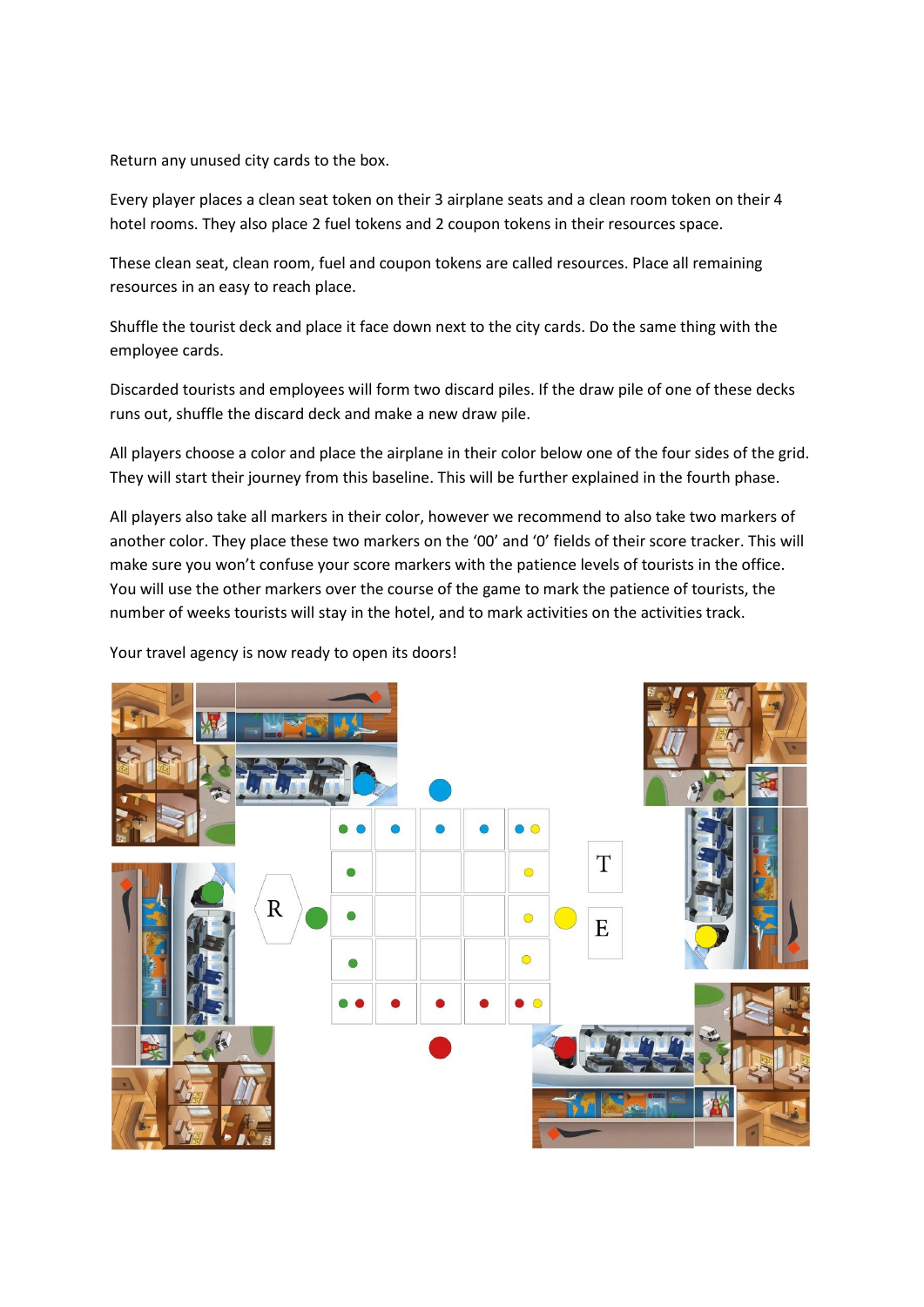# *Sample set-up for four players. The small colored dots on the game board are where these planes can fly to with their first fuel token.*

Tour Operator is played in a number of rounds, depending on the number of players. Each round is divided in a number of phases. Once every player has completed a phase in turn order, the next phase will be played. At the end of each round, the starting player for the next round will be determined. For the first round, the start player will be the player that traveled most recently. After the first round, the start player will be the player with the fewest victory points. When tied, the player with the fewest resources will start the next round. When still tied, the player closest to the current start player in clockwise order will start the next round. Hand the start player marker to the start player.

Player order only matters in phases 2, 4 and 6. In phase 1 and 5, players may decide to act simultaneously if they wish to speed up the game.

# **Summary of phases:**

- 1. Previous tourists check-out
- 2. New tourists appear
- 3. Gain and use resources
- 4. New tourists fly and score points
- 5. Tourists check in in hotel
- 6. Activities and waiting tourists get impatient

# **Phase 1 - Previous tourists check-out**

Before you will fly in new tourists, first it is time for the previous tourists to check out and end their vacations.

You can skip this step in the first round. In other rounds, you will lower all numbers of weeks the tourists will still stay in their room by 1. Tourists that stood on 1 week will be discarded and their rooms will be available again, once cleaned.

When this is done, proceed to phase 2.

# **Phase 2 – New tourists appear**

You start the game with an empty office. At the end of phase 2, every player always needs to have 4 tourists in their office. In this phase, tourist cards will be drafted until every player has 4 tourists in the office.

First, the start player draws a number of tourist cards face-up from the deck equal to the number of players that still need one or more tourist cards, plus 1. So with 3 players, draw 4 cards. The start player chooses one tourist and places him/her on their office board. Mark the patience level of the tourist with a marker. Clockwise, other players draw one tourist too until everybody drew one and there is only one tourist left. Discard this tourist. Then, in reverse order, a new round of tourist cards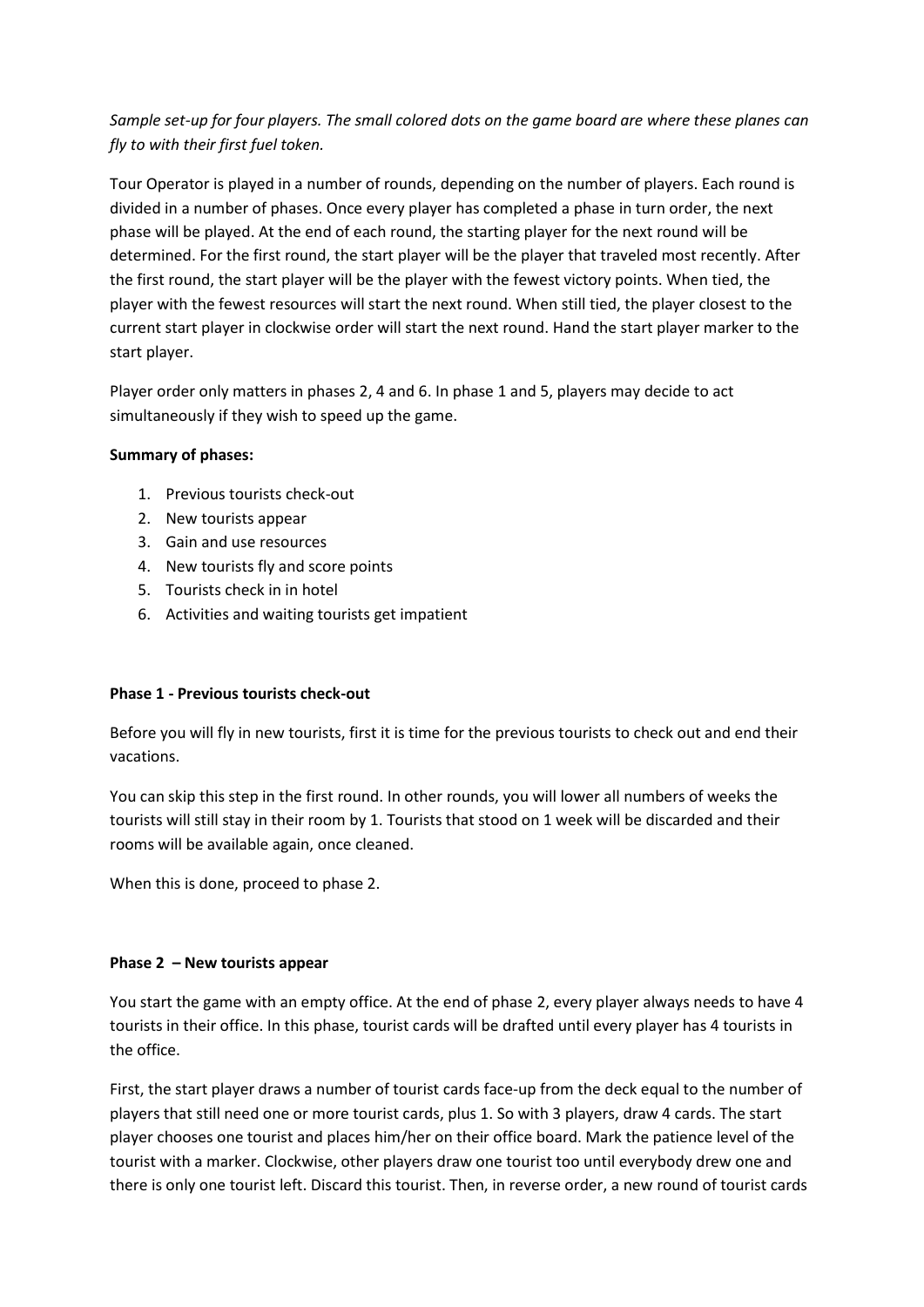drafting will start. So if the order for the first draft was John – Ann – Pete, then now the order will be Pete – Ann – John. In the first round, this process will be repeated twice more until everyone has 4 tourists in their office. In future rounds, it could be that Pete and John still need another tourist to refill their office to 4 tourists, but Ann already has 4 tourists. In these cases, all rules still apply. In this case, 3 cards will be drafted and Pete and John will each choose one, in turn order (odd round of card drafting) or reverse turn order (even round of card drafting).

When everyone has 4 tourists, this phase ends and play continues to phase 3.

# **Tourists**

Each tourist has their own wishes and demands. These are the symbols you can encounter on a tourist card:

# Top left:

One or two interests out of culture, party, shopping and nature. Some tourists show a +1 bonus VP for one these interests. You can only score one interest per tourist.

# Top right:

Patience level. A tourist coming into your office is either happy or already impatient. At the end of phase 6, any tourists still waiting in your office will lower their patience level by 1. If a tourist becomes angry, he/she will leave your office and this will cost you 3 VP.

# Bottom left:

Airplane needs. Some tourists would like to fly business class. If you put someone that wants to fly business class into an economy seat, deduct 1 VP. If you upgrade someone without the business class symbol to business class, you will not get rewarded or punished for this.

# Bottom right:

Hotel needs. First of all, it shows the number of weeks (1-3) a tourist will stay. You will get VP for this tourist only once, but he/she will keep a room occupied for their entire stay. One round represents one week.

Some tourists demand a VIP room. Similar to the business class in the plane, if you put someone with the VIP symbol into a single room, you will lose 1 VP. There is no reward for upgrading someone else to the VIP room.

There is also a dorm room, in which you can put 2 people that both have the dorm symbol. Refer to phase 5 for more information on this.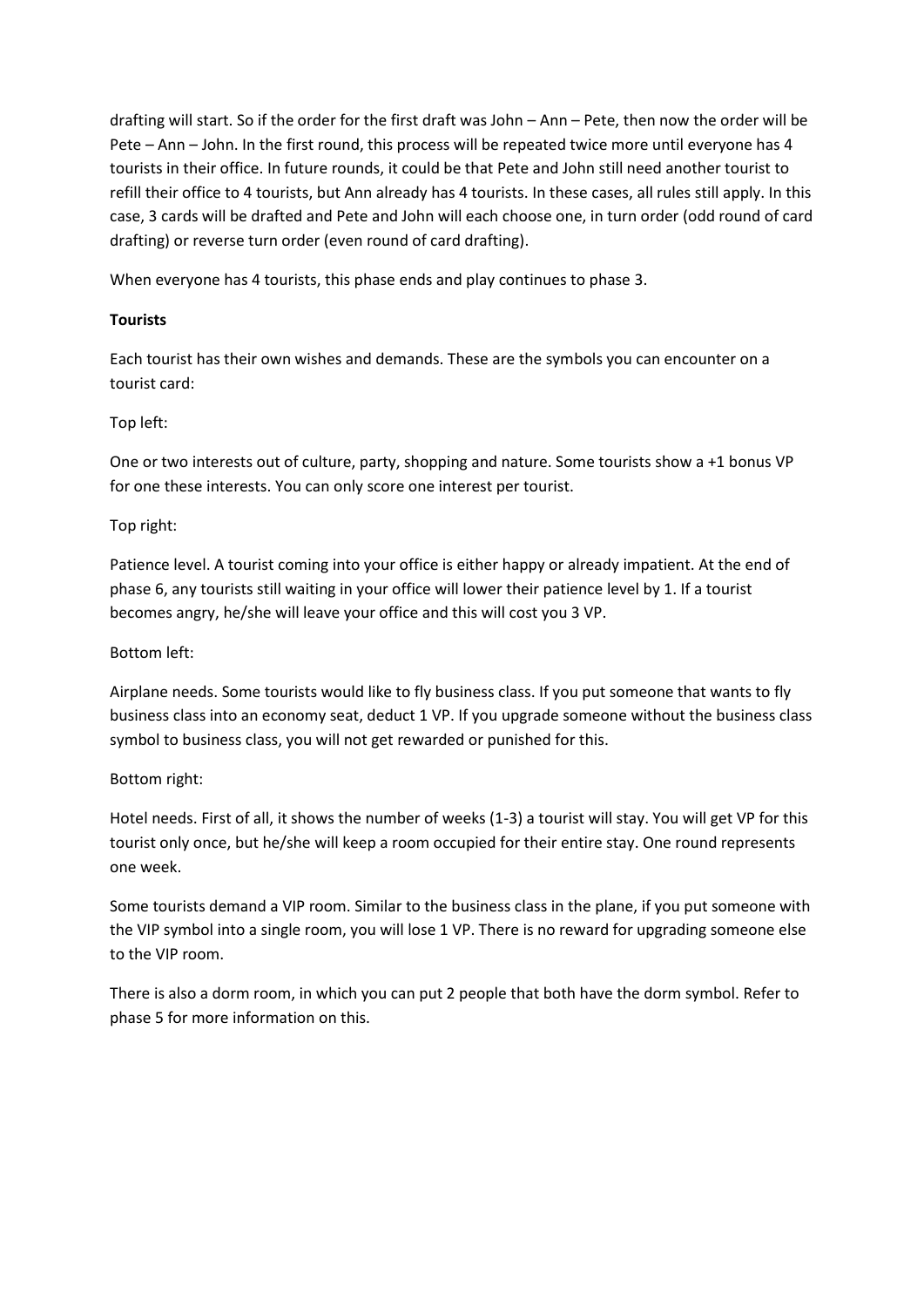

*Louise will score the shopping attribute of a city, is already impatient, wants to stay two weeks and is fine with sharing a dorm. Patrick will score the shopping attribute with a 1 VP bonus, is patient, will stay one week but he wants to fly business class and sleep in the VIP room.*

#### **Phase 3 – Gain and use resources**

Now you know who wants to travel with you, it is time to prepare your business for this!

In turn order, each player rolls all five dice. They all have the same six sides:

- Fuel Gain 1 fuel token
- Coupon Gain 1 coupon token
- Clean seat Gain 1 clean seat token
- Clean room Gain 1 clean bed token
- Employee Draw 3 employees and hire up to one
- Wild card Choose any one of the other five rewards

If you are happy with the outcome, gather all resources in your resource space. Or, you could discard one die and change another die to a side of your choice. For instance: you roll 4 fuel and 1 clean room. You don't need so much fuel but you do need a clean seat. You discard one fuel, and change another fuel to a clean seat. So you end up with 2 fuel, a clean room and a clean seat. You can discard and change multiple dice this way.

#### **Employees**

When you gain an employee, draw the top 3 cards of the employee deck, and choose one. Each employee works in either the office, plane or hotel. You can have only one employee in each place. Some employees are one-time use (garbage can symbol), other employees are once-per-round use (recycle symbol). When hiring an employee, you place him or her in the matching space on your player boards. You can use an employee at any relevant time. For instance, you can choose to have an employee clean a room at any phase you like, but you can only have an employee change a die during the third phase when rolling the dice. If you use an one-time use employee, discard it after use. You can replace a once-per-round or unused one-time employee by a new one if you draw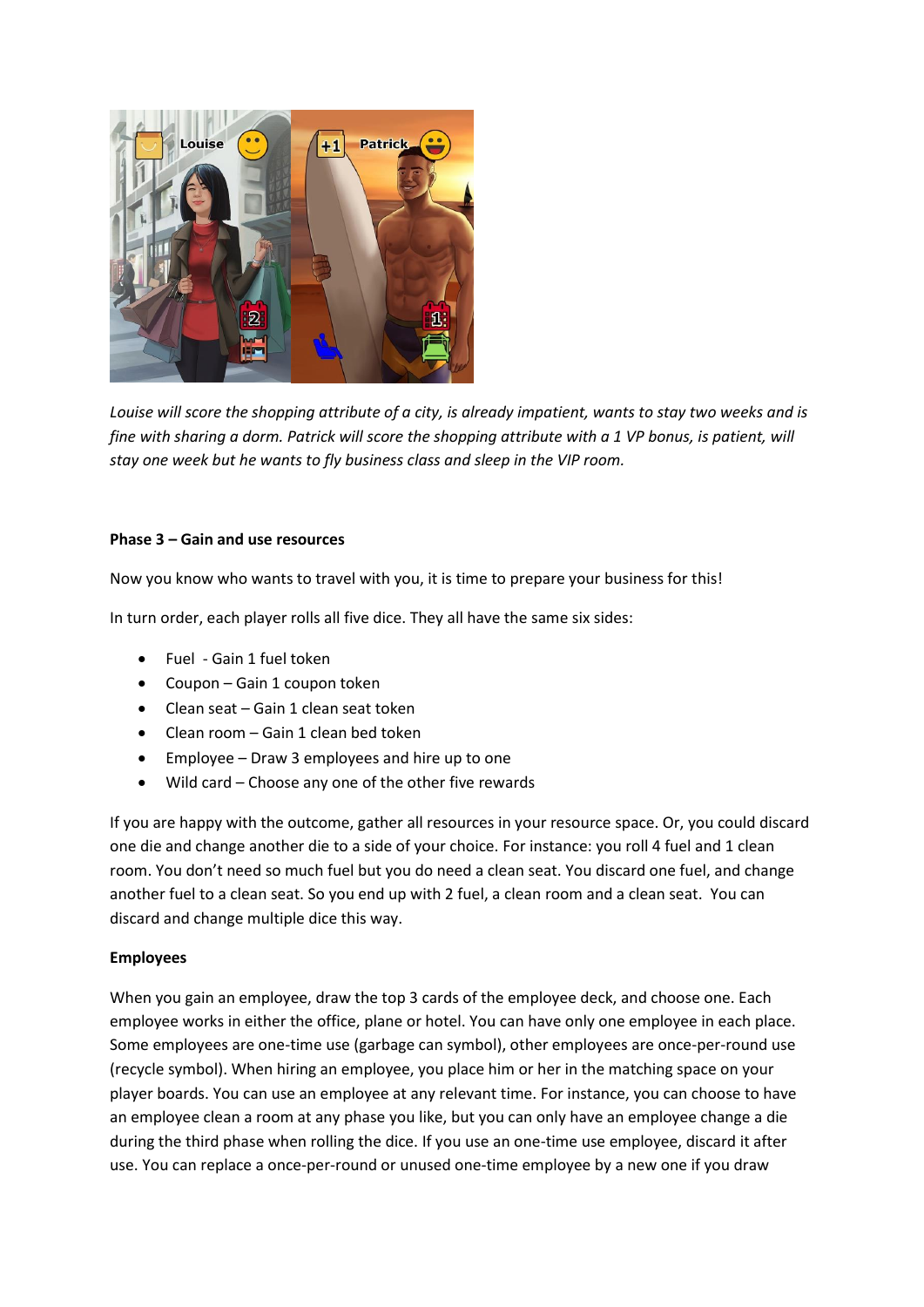another employee of that location. You can use the employee you already had after you draw the three employees, discard it and replace him/her by the new employee if you want to.



*The left employee works in your office, and gives a once-per-round bonus. The right employee works in your plane. He has a more powerful bonus, but needs to be discarded when used.*

#### **Resources**

While the next player starts rolling for their resources, you can put your resources to use. You can calm impatient clients with a coupon. **Discard a coupon token to increase the patience of one tourist by 1 level**. You can also do this in phase 6. **If a tourist would become angry at the end of phase 6, he/she leaves your office and this would cost you 3 VP**.

In order for the plane to fly during phase 4, it needs fuel. **It needs one fuel for each card on the game board you would it to fly over or to**.

You run a well-known travel agency, and so you do not use budget airlines. Therefore, you need to make sure you clean the plane well before each flight.

You start the game with all plane seats cleaned. But when a tourists flies, you will remove the clean seat token. And so you need to put a clean seat token on the seat before the next flight phase (phase 4). **If you let a tourist fly on a seat that does not have a clean seat token, you lose 1 VP**.

Similarly, you also need to clean the hotel rooms after each stay. When a tourist enters a room, you will remove the clean room token. If a tourist stays for multiple weeks, you do not have to clean his/her room during his/her stay. But before a new tourist enters the room, you need to have put a clean room token on their room. **Tourists cannot be put in a room without a clean room token**.

You can clean seats and rooms at any phase you like.

When everyone has collected resources and had the opportunity to use them, proceed to phase 4.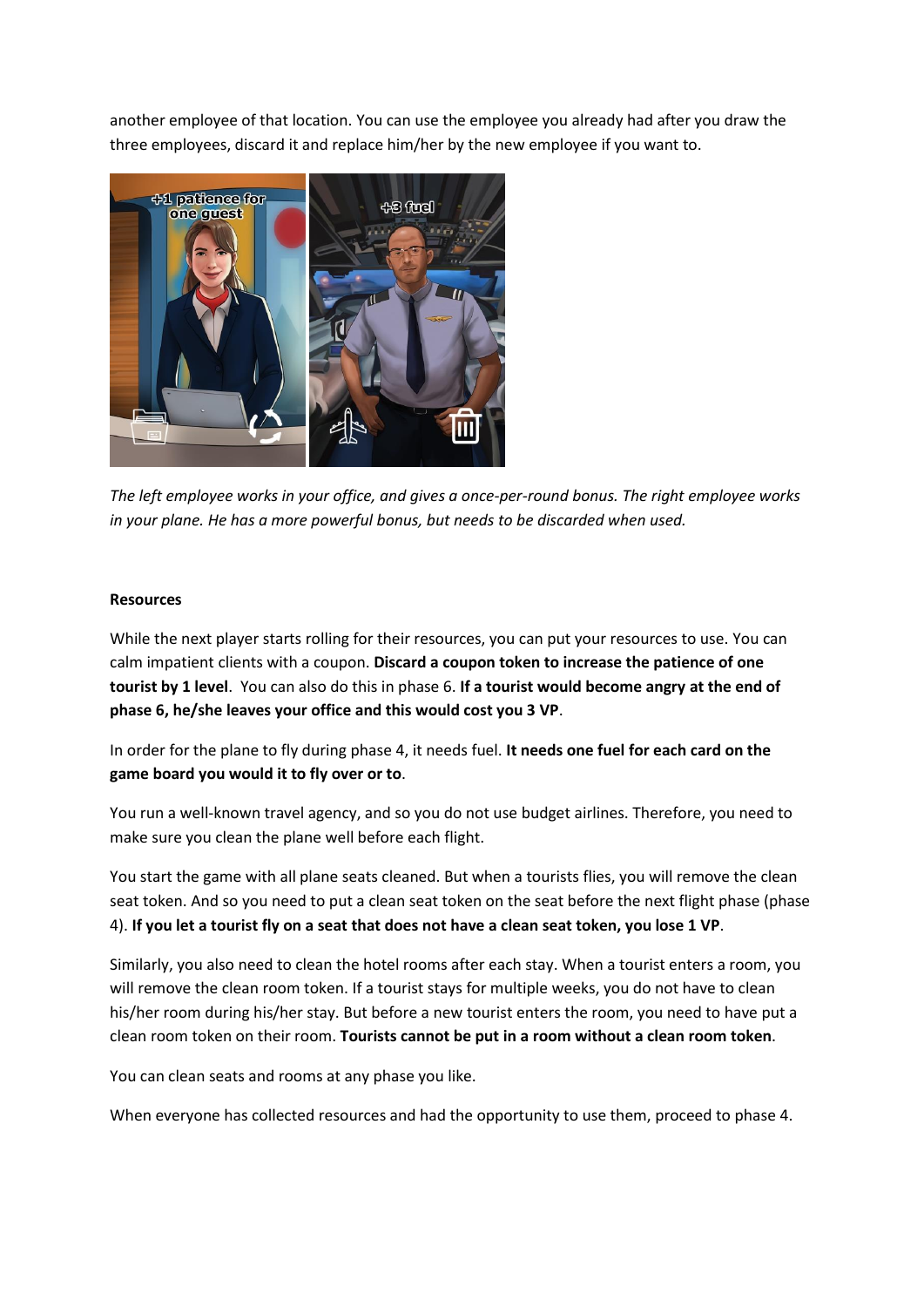#### **Phase 4 - New tourists fly and score points**

Now you should be ready to fly your tourists to their destination! Starting with the start player, each player starts by selecting which tourists to take with them. There are always 4 tourists in the office and 3 seats in the plane, so you can never take more than 3 tourists with you per round. Remember you will get a 1 VP penalty when seating a tourist with the business class symbol into an economy seat. You will also get a 1 VP penalty when seating a tourist on a seat without a clean seat token.

Keep in mind that you can only move tourists to a clean room in phase 5! If you do not have enough clean rooms, you cannot put these tourists into the plane. If you bring someone in your plane and you will find out in the next phase you do not have a clean room to put them into, you will not score any points for this tourist but he/she will be angry and leave, costing you 3 VP.

When you have the tourists seated, move your plane to a city of your choice. Pay 1 fuel for every city you pass through. You cannot move diagonally. In the first turn, you start from a baseline on any one side of the board. This means that to fly to anyone of the cities on the first row (from your perspective), you need to pay 1 fuel. If you fly to a city in the second row, this would cost another fuel. From the second round on, you start your journey from the city you ended your previous turn.

Then the plane arrives in the city of your choice, and before the tourists will crash in their beds, you get your reward! Every city shows the four interest that tourists may have; nature, party, shopping and culture. Next to it, it shows a number for each interest. This is the number of VP you will get for bringing a tourist here with that interest. If a tourist has two interests, you will choose which one of these interests to score, you cannot score both. If a tourist has a +1 bonus for an interest, you will now get a +1 VP bonus when you score that interest.

Track your score on your office/hotel board. There is one marker for the double digits and one for the single digits. So if you have 16 points, you would have the first marker on the '10' and the second one on the '6'.

There can only be one airplane stationed on any one city. It is allowed to pass another plane when flying. In phase 6, all cities traveled to this turn will be closed and flipped over. Each city can only be scored once for the entire course of the game. You can still pay a fuel to fly over a closed city. If needed, you can land or stay on a city that is closed, but this would yield 0 VP for any travelling passengers. In that case, you can put the tourists in your hotel as usual (without scoring VP), have them leave angry (-3 VP each) or let them stay in your plane for the turn. This costs -1 VP per tourist and it means you will have 4 waiting tourists that can't fly in your office next round. Or you could plan ahead and don't fly any passengers this round if you can't reach any city with the fuel you have, and deal with the patience level for all 4 tourists in your office this round, and don't draft any tourists next round.

When all players brought their passengers to a city and scored for doing so, proceed to phase 5.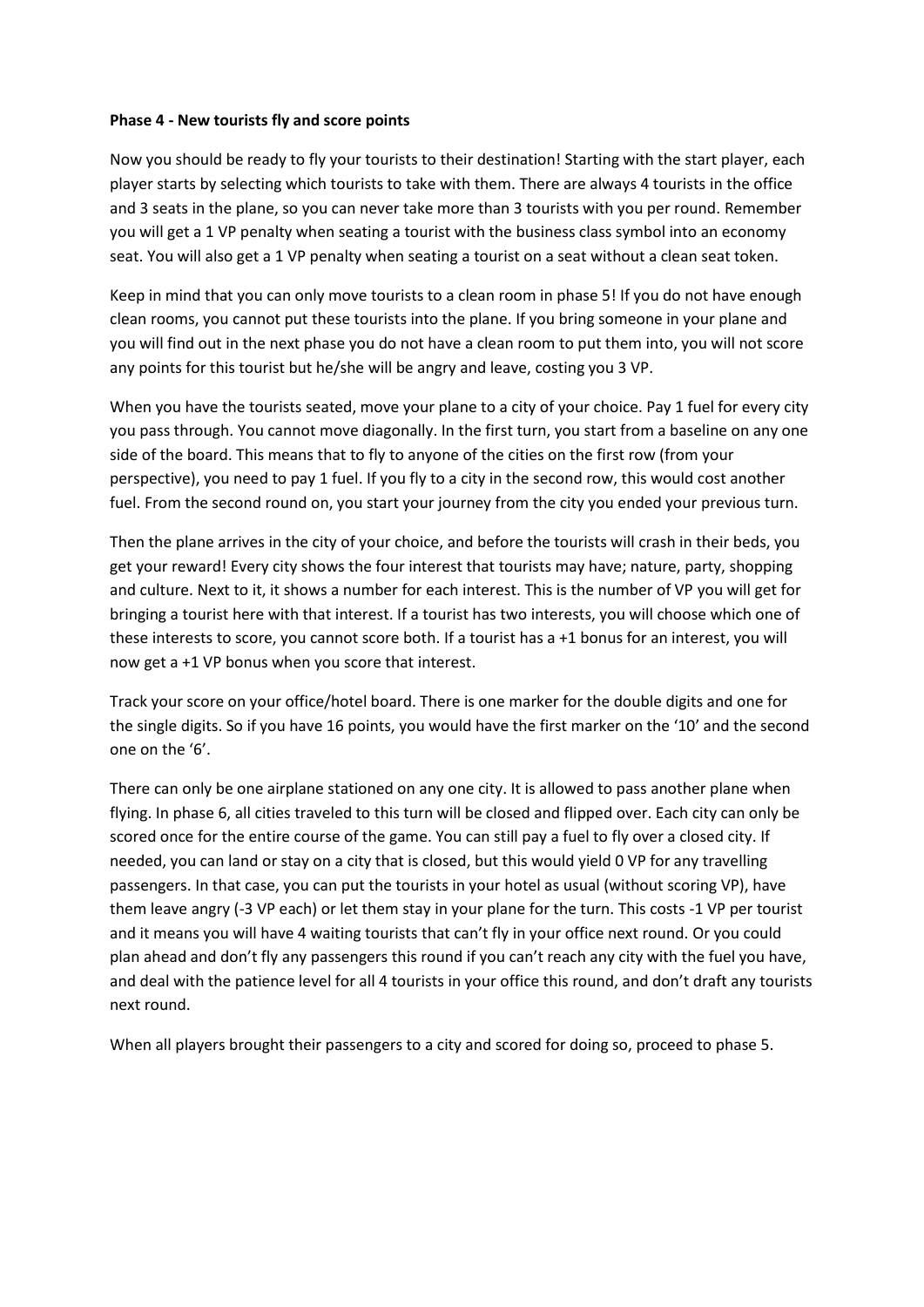

*When you fly Emma to Cairo, you can choose to get 3 VP for nature or 5 VP for culture, so you will score 5 VP for Emma.*

# **Phase 5 - Tourists check in in hotel**

The tourists have arrived at their destination, and now you will put each of them in their room.

Some tourists demand a VIP room. Similar to the business class in the plane, if you put someone with the VIP symbol into a single room, you will lose 1 VP. There is no reward for upgrading someone else to the VIP room.

There is also a dorm room. You can put two tourists into the dorm room when they both show the dorm symbol. You can also put one tourist without the dorm symbol alone into the dorm room without penalty. (You will still get a 1 VP penalty when putting a VIP alone into a dorm room). You cannot put two people into the dorm room unless both have the dorm room symbol. Two people with the dorm room symbol and a different number of weeks staying can stay in the dorm room, but you can only put new people into the room when it is empty and cleaned.

When placing a tourist in a room, remove the clean room token and place a marker on the number of weeks they will stay in your hotel as indicated on the tourist card. For two tourists staying in a dorm room, you place this marker on the highest number of weeks on the two tourists staying there.

If you put someone on the plane you now cannot place in a clean room, you will discard this tourist and get a 3 VP penalty for this.

When all tourists are settled, proceed to the last phase.

#### **Phase 6 - Activities and waiting tourists get impatient**

First of all, the tourists you just placed will be participating in an activity. Each city shows 1 or 2 symbols at the bottom of the card. This represents an activity that can be done at that location. There are 5 activities: beach, scuba diving, hiking, winter sports and fine dining. You can place a marker on one of the activities on your hotel board matching those on the city you just landed on. If you are the first player to finish a row, you will receive the bonus listed on the end of the row. When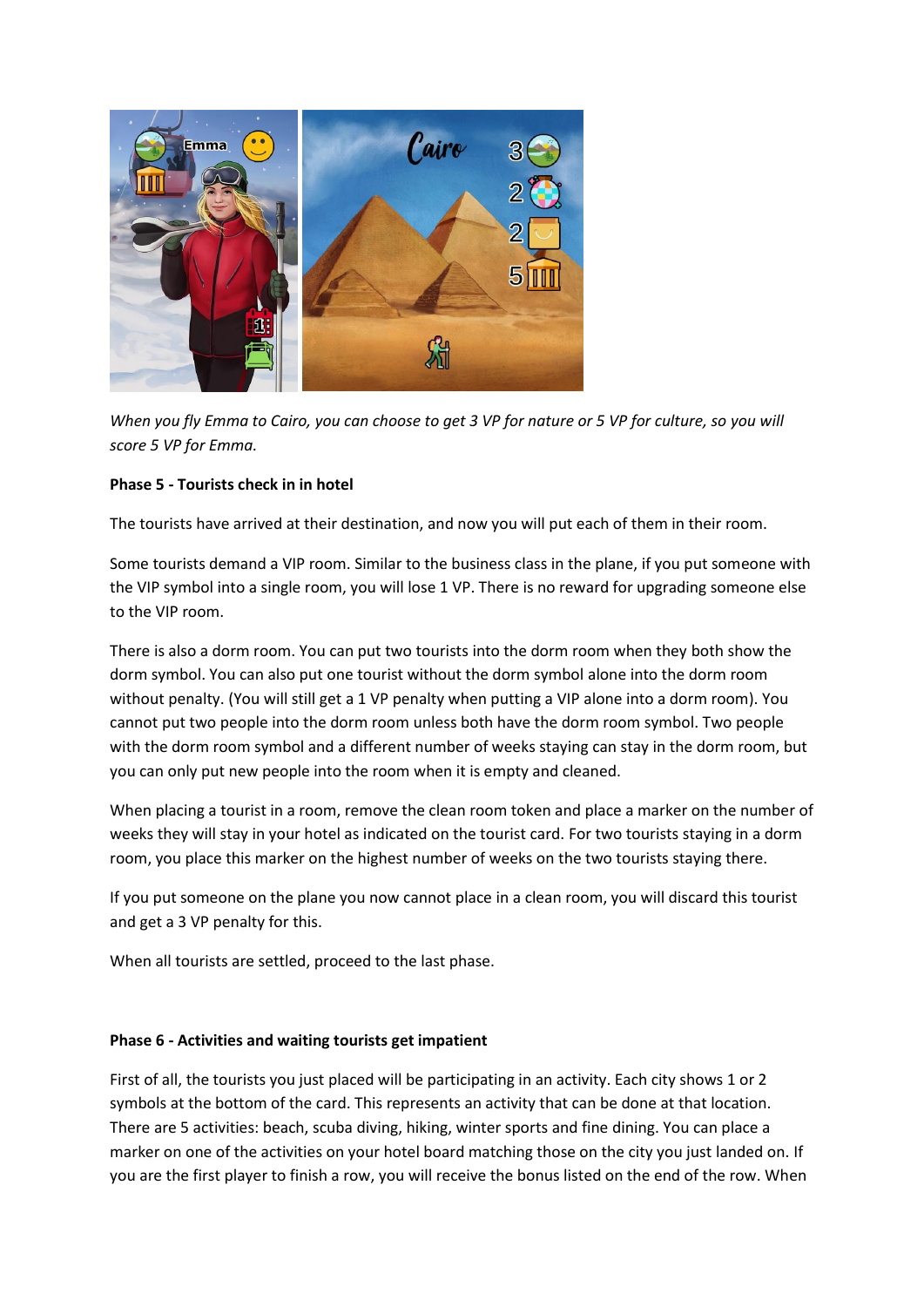you do, other players cannot score this row anymore. Some rows are only available when playing with 3 or 4 players, as shown by the 3+ and 4 symbols. You don't need to fill a row left to right, you can fill it in any order.

After you organized an activity, close the city you landed on this turn. Place it facedown. Each city can only be scored once for the entire course of the game. You can still pay a fuel to fly over it. If needed, you can land or stay on a city that is closed, but this would yield 0 VP for any travelling passengers.



*You scored Kyoto this turn. You can now place one of your markers on a snow or hiker symbol, in order to hopefully fill up a row. Some rows are only available when playing with 3 or 4 players.*

Finally, any tourists still in your office get impatient. Give each one a coupon, use a relevant employee if you can, or lower the patience of each tourist by one. If a tourists becomes angry, he/she will immediately leave your office, yielding you a 3 VP penalty.

Congratulations, you just finished managing a wild week at your travel agency! Now have a look at the VP of all the players, and give the start player marker to the travel agency with the fewest VP. (When tied, the player with the fewest resources will start the next round. When still tied, the player closest to the current start player in clockwise order will start the next round.)

You will continue again from phase 1 until the end of the game. The game ends after a set number of rounds. When playing with the recommended settings:

2 players: 16 cards in a 4 \* 4 grid – game lasts for 7 rounds (2 cities are left open)